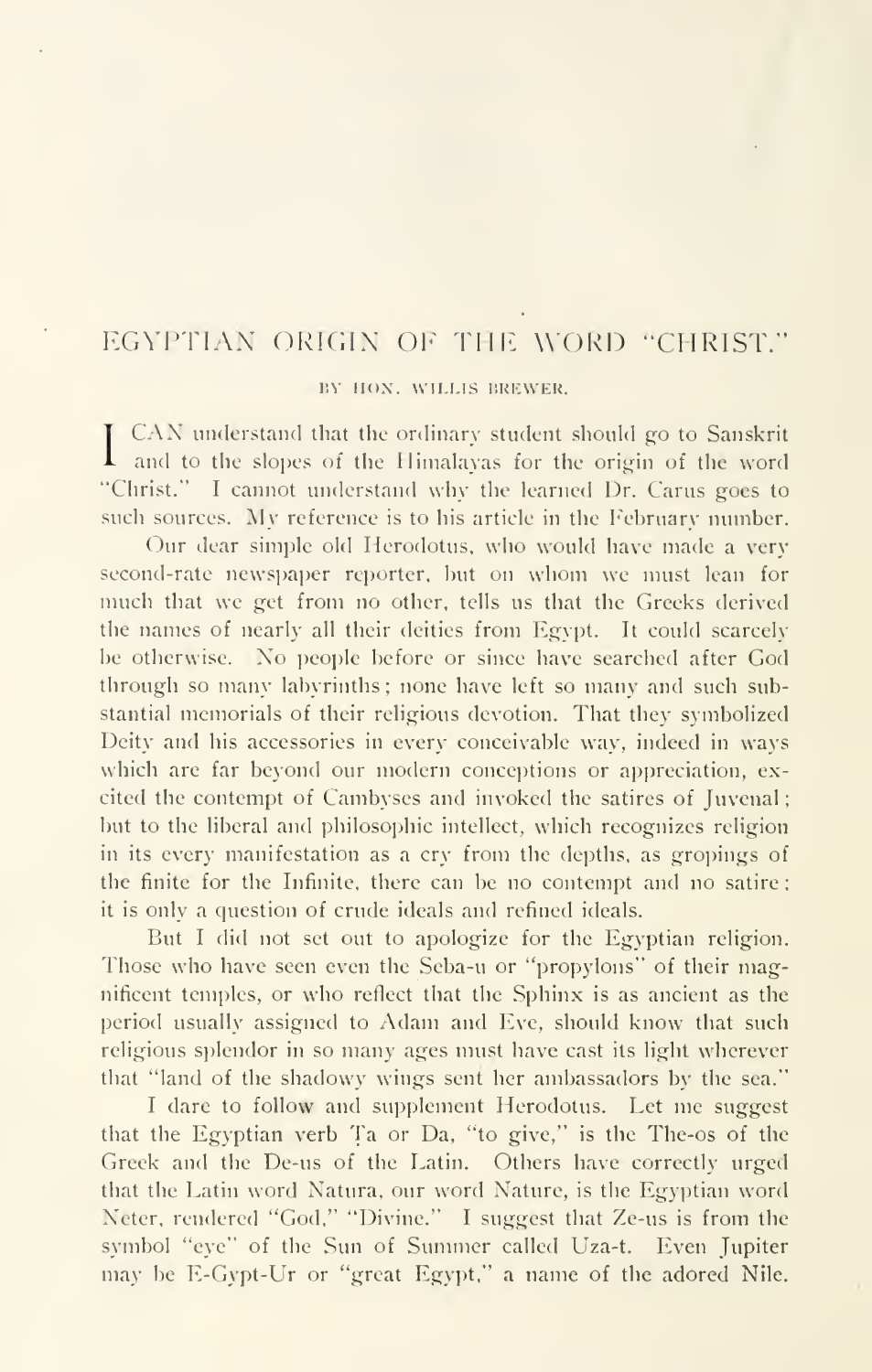I feel safe in asserting that A-Phrodite is Pha-Raa-Da-t, "gift-ofthe-Sun," or Pha-Raa-Tut. "vestal-of-the-Sim," with A or E prosthetic; and long ago her probable shrine at Bethlehem was called E-Phera-ath-ah, for Naomi asks to be called Mar, and Mar-y in Egyptian means "beloved." Paradise, the Hebrew Paredes or "or chard," I suggest to be the Egyptian Pa-Rud or "the growing": hence the town Arad was on the verge of the desert. The Hebrew Dad or "David" seems to be Osiris-Dadd-u or Tatt-u ; hence "City of David" or Kir-Dad bore the same name as Daddu or "Mendes" ; and so Kar Thad-ah or "Carthage" is "City of Did-o" or Thad-ah which diversity arises from there being no letter D in Egyptian save the  $T$  or Th. I must also advance the opinion that Hades is a form of Ho Dua or "the Dua-t" or Tua-t, <sup>a</sup> frequent name in Egyptian for the Unseen World; and I call attention to Ho-Du or "India" (Esth. i. i) into which Hadas-ah or Eseter made her descent at the order of Marduk to rescue the beloved Jehudah ; there meeting the giant Haman, the I-Gig-i or "archangel," the Latin Gig-as, son of Ha-Medath or "the tall," and whose roof covered a gallows fifty feet high, and who as A-Gag had to be hewn in pieces at one time in order to be handled ; but the Ezekiel begins the story of Haman-Gog or Og, and there is much of it ; the name originating probably from the Egyptian word Kek or Geg, "night," "dark."\*

But more important to the present purpose is the Latin name Mercury, the Greek Herm-es, who as "Heram of Tyre built the temple without noise of axe or hammer. In Egypt he was Tachut, the Greek "Thoth," and in Hebrew Tachut means "under," "beneath." 'He was in Egypt also called Ap Re<sup>c</sup>h-ui or "Judge of the Combatants," Horus and Set, and Ab Rech (Gen. xli. 43) may be identical with Joseph. "Thoth" was lord of Maa, or "truth," and of Maa <sup>k</sup>Heru or "true words," and from Maa <sup>k</sup>Heru we perhaps have "Mer-Cur-y," who was messenger or herald of the gods. Thoth was lord of speech. His oracle at Delphi was associated with his name Pa-Hib or "the Ib-is," hence Ph-Oeb-os or Phœbus.

Now Dr. Carus advances the very startling and astute proposition that when the writers of the Septuagint rendered Meshia<sup>ch</sup> by Christos they did not mean a translation of the former word, but an identification of the person meant by that title with some similar concept. His position is grounded on arguments which seem to me hard to gainsay.

\* In Chaldsan mythism or folk-lore the Igig-i were heavenly archangels, and the Anunak-i were the earthly, but the Aanak-im at least were men of Med-ath (Num. xiii. 32) to Bene Israel, and Haman was <sup>a</sup> son.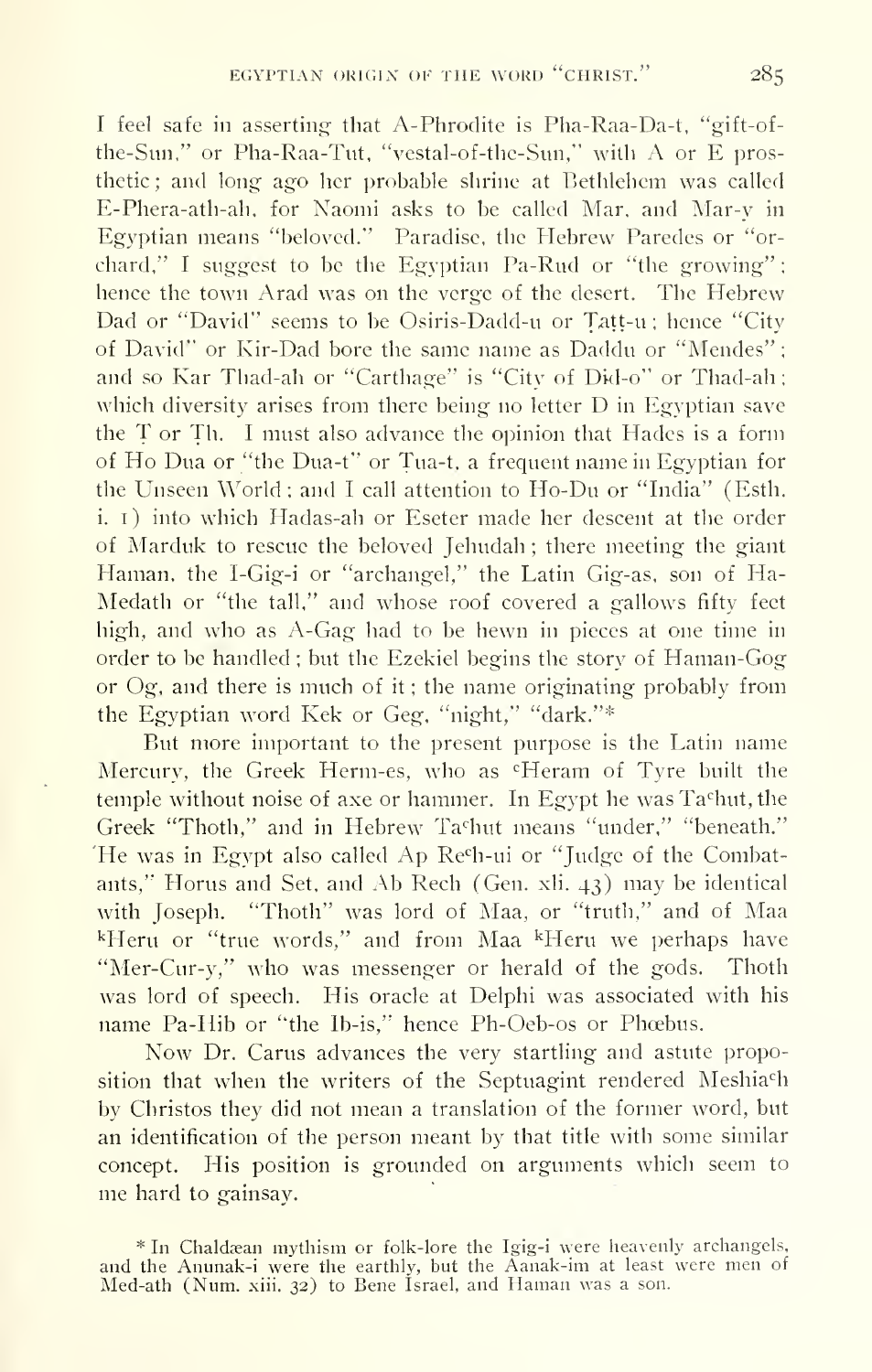At the period when the Septuagint was prepared, say B. C. 100, all the schools of speculative thought around the Mediterranean were discussing the Logos. Under its personality as Tashut the Egyptians had evidently ended such metaphysics long before Cadmus is supposed to have come into Greece. They invariably placed after the name of the deceased on the funeral papyri the words Maa <sup>k</sup>Her-u. These papyri contained one or more chapters of books believed to have been written by Tashut, and which were to guide and shield the soul in its journey through the Shades till it reached Aalu. Without these <sup>k</sup>Heru the soul would be lost. In classic mythology we often find Hermes or Mercury escorting^ the soul, while in Egypt the word of Tachut not only shielded the dead, but had created the world. He was the personified Logos or "Word"; the <sup>k</sup>Heru or "voice" that consecrated the living and the dead, and gave them the true kHeru.

It is not necessary to use the word Meshia<sup>c</sup>h in the strict sense of "anointed" any more than in its original sense of "sweeping-over." Saul and Cyrus are each called Meshia<sup>c</sup>h, but it is rather in the sense of a representative, messenger, intermediary, through or by whom Jehoah would speak or act. This was the function of "Thoth" the divine Sekhai, and of Hermes and Mercurius. Indeed, as "writer" or Se<sup>k</sup>h, we may have the word Me-Sia<sup>c</sup>h, as the syllable Me or Ma is often in Hebrew merely enunciative, adding nought apparent to the sense, and as the Egyptian "scribe" or Se<sup>kh</sup> he would connect with the Greek Log-os. Nay, more:  $S^{k}$ h was also Egyptian for "tongue," which is yet more to the point ; and we have the fiery tongues at Pentecost which taught the disciples new languages; though this teacher seems to have been what the Hebrew calls the holy Rua<sup>c</sup>h, which at the creation "rubbed" or "softened" a Peth or "hole" in the face of the waters; and perhaps the Re<sup>k</sup>h or "counsellor" of the Egyptian, for Ma-Ra<sup>c</sup>h, "rubbed," "softened," means also "to persuade," and in Arabic it means "to anoint" with oil, so that <sup>I</sup> suspect not only its connection with the Egyptian word but also with Me-Shiach, which would thus be much the same as Rua<sup>c</sup>h or "spirit," "breath," "wind."

It must be allowed that the Egyptian word Mechu or "crowned" may give us the Hebrew word Meshia<sup>c</sup>h or "anointed," but for reasons here stated <sup>I</sup> question if the idea of "crowned" entered into the name Christos of the Septuagint. But I must confess that the Egyptian word She<sup>k</sup>haa presents more difficulties, as it means "crowned."

The Egyptian letter <sup>k</sup>H is a highly aspirated H, and is usually